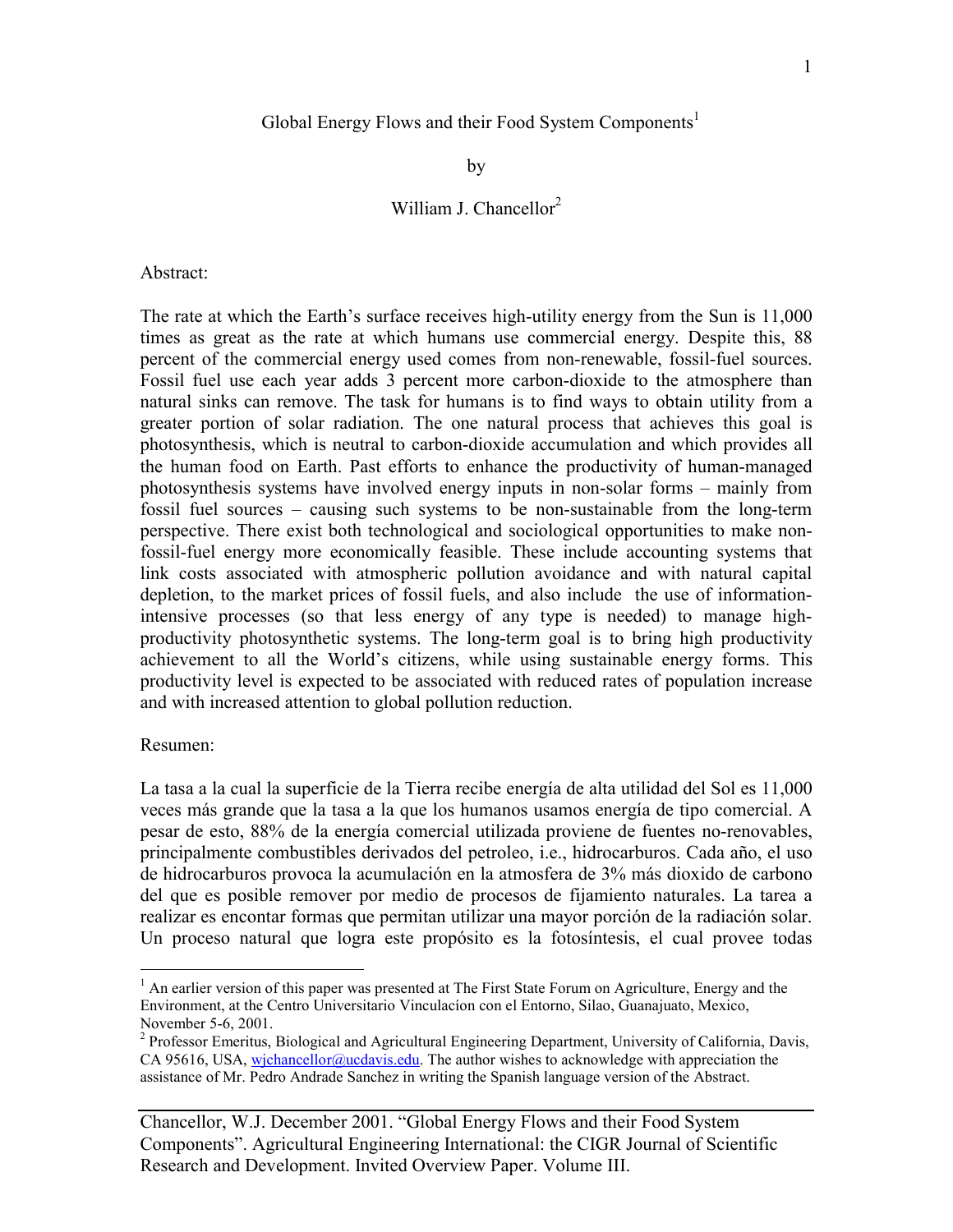nuestras necesidades alimenticias siendo neutral a la acumulación de dioxido de carbono. A la fecha, ha sido frequente que los esfuerzos para acrecentar la productividad de sistemas fotosintéticos manejados por el hombre involucren el uso de energía de fuentes no-solares, principalmente hidrocarburos; provocando falta de sostenibilidad en la perspectiva a largo plazo. Existen oportunidades tanto tecnológicas como sociales para hacer factible el uso de fuentes de energía que no sean hidrocarburos. Algunas de estas oportunidades incluyen sistemas de contabilidad que ligan los costos asociados con evitar la contaminación ambiental y el agotamiento del capital natural, con los precios de mercado de combustibles hidrocarburos. También, el uso de procesos de información intensiva (para reducir las necesidades de energía de cualquier tipo) se puede aplicar al manejo de sistemas fotosintéticos de alta productividad. El objetivo a largo plazo es lograr que todos los ciudadanos del mundo alcancen alta productividad mientras que se utilicen formas sostenibles de energía. Este nivel de productividad se espera que esté asociado con una reducción en las tasas de crecimiento de la población y con una creciente atención a reducir la contaminación mundial.

### Global Energy Flows:

The Earth intercepts  $173,000 \times 10^{12}$  Watts of radiated solar energy of which 121, 000 x  $10^{12}$  Watts reach the Earth's surface (Dorf, 2001) (Fig. 1). This energy is in an extremely unique form - radiation in the wavelengths of from 0.3 to 3 micrometers representing temperatures approximately that of the surface of the Sun's surface, 6000°K. These wavelengths and temperatures give this energy an especially high utility. In addition it is directional and polarized making control easy. It can be used to activate processes and produce phenomena associated with its short wavelengths



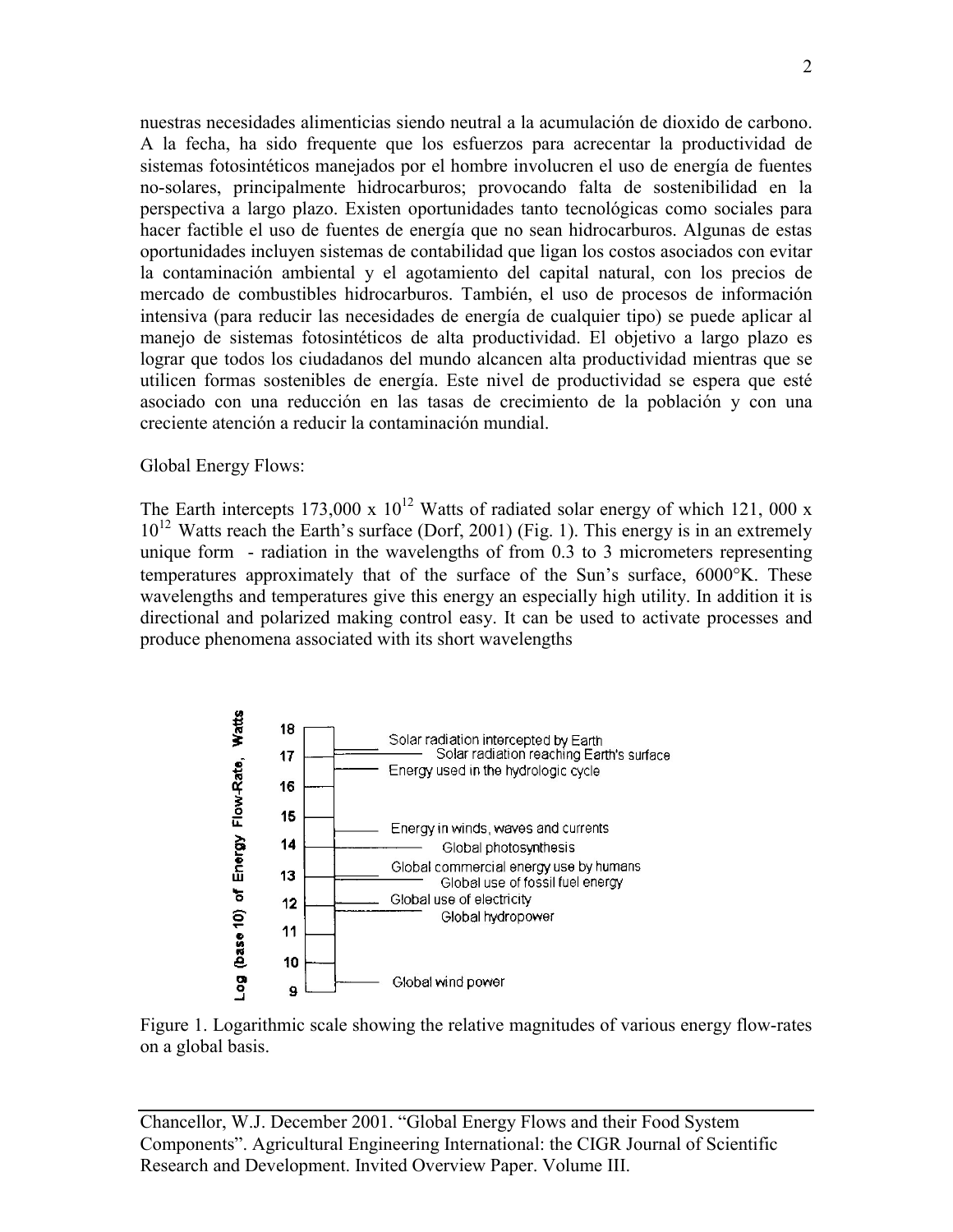Because the Earth is in approximate thermal balance with its surroundings, it radiates approximately 121,000 x  $10^{12}$  Watts back to space. This radiation has an approximate wavelength range of from 5 to 100 micrometers, representing a temperature of 292° K (19° C. or 66° F.). This energy is very difficult and expensive to transfer to any process because almost everything on the Earth's surface is at a temperature near 292° K, and so this energy is in thermal equilibrium with most Earthly things, making one-way energy transfers difficult. Thus, this energy has very little utility here on Earth.

This high-utility energy from solar radiation can be converted almost instantly to lowutility Earth's-surface-temperature energy merely by its striking some inert object on the Earth's surface. However, there exist both natural and human-made systems which allow the temporary preservation of the utility of solar radiation – utility that powers both natural phenomena and human-made systems which give the Earth its character and which give humans the opportunity to change both the Earth's character and the nature of life of people as well as of other living things.

Natural Energy-Utility-Preservation Systems:

Of interest here are: (a) the systems for preserving the utility of the energy delivered to the Earth as solar radiation, and (b) what is obtained as this preserved utility is expended. The great majority of this solar radiation merely strikes inert objects on the earth's surface and is allowed to be converted to low-utility, low-temperature energy of little use for anything other than maintaining the Earth's surface temperature. The largest temporary-utility-preserving system for solar radiation is the hydrologic cycle, in which approximately  $40,000 \times 10^{12}$  Watts (Dorf, 2001), or 33 percent of the solar energy reaching the Earth's surface, is used to evaporate, purify, elevate and then drop water to the Earth's surface from heights ranging up to 10,000 meters. Human-made systems for capturing this water 237 meters above the point at which it will be released can extract useful and controllable energy from this water in the amount of 0.1 percent of the solar radiation that went into its elevation. But, on a world average only 0.0017 percent of the hydrologic cycle is captured as hydroelectric energy  $(0.675 \times 10^{12} \text{ Watts})$  (Dorf, 2001, Klass, 1989). The great bulk of the energy in the hydrologic cycle appears as lowtemperature heat released in the atmosphere as the water vapor is condensed into rain.

The next most prominent group of energy-utility-preserving systems is that of winds, waves and currents (370 x  $10^{12}$  Watts) (Dorf, 2001). Waves and currents are important features of the Earth's surface, but technologies for extracting energy utility from these phenomena have appeared in experimental form only. On the other hand the capture of energy utility from wind has been the basis for prehistoric technologies for transport as well as for stationary applications in grain grinding and water lifting. Current wind energy utility capture systems  $(0.0028 \times 10^{12} \text{ Watts})$  (Dorf, 2001) represent about 0.006 percent of the total energy in winds, waves and currents. The world potential for wind energy capture is anticipated to be many times this amount, to the extent that it might be equal to that of existing facilities for hydroelectric energy capture. The part of wind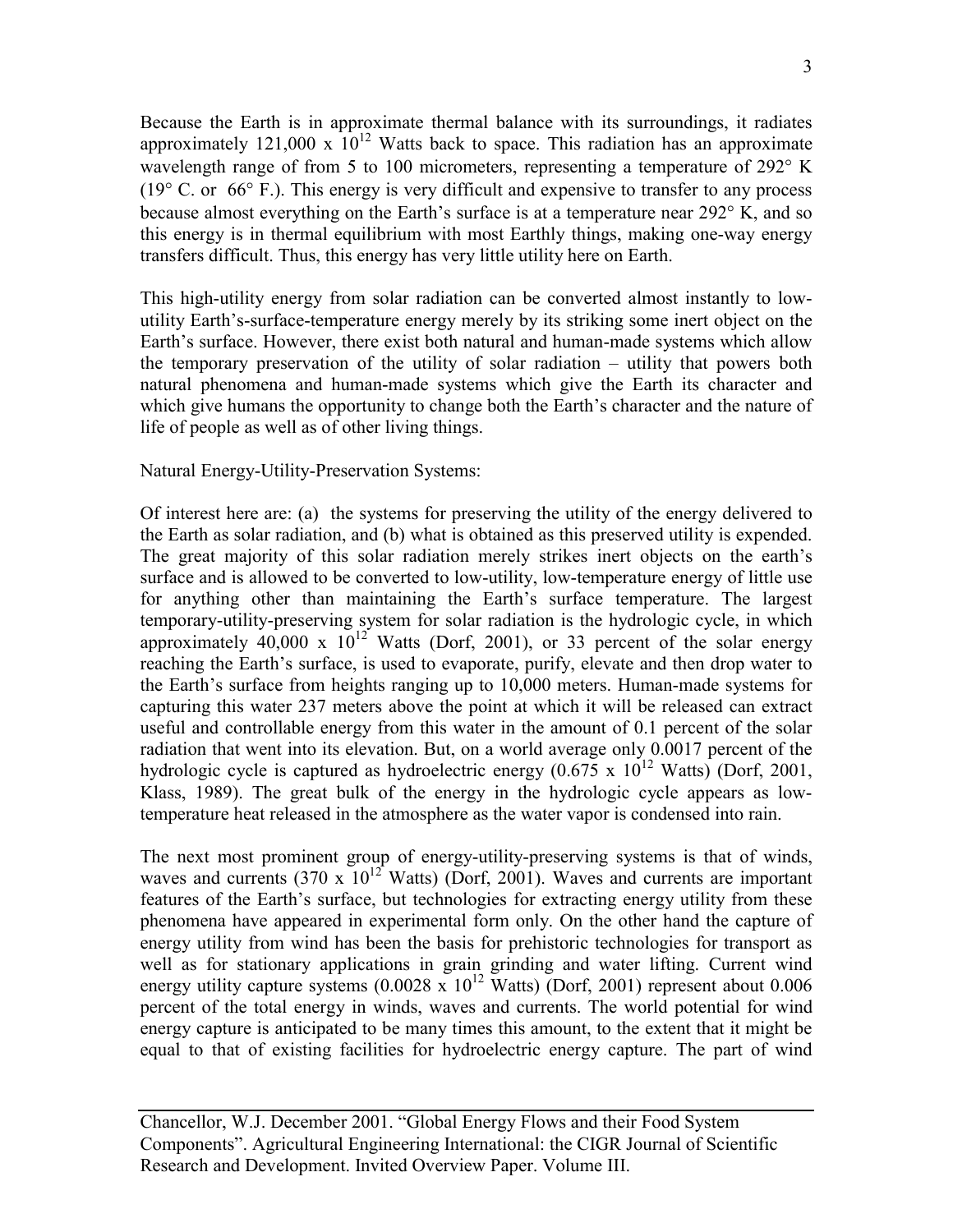energy not so captured appears as frictional warming of the Earth's atmosphere, with similar fates applying to waves and currents.

The third major mode of solar energy utility capture is photosynthesis. About 98 x  $10^{12}$ Watts are captured this way globally (approximately 0.08 percent of the solar energy striking the Earth, or about 9 times the rate of global energy use by humans in 1990) (Klass, 1998). Of the solar energy fixed globally by photosynthesis, 5.3 percent is on cultivated land, 11 percent in savanna and grasslands and 42 percent in forests (Klass, 1998). Solar energy in wavelengths of 0.4 to 0.5 micrometers and 0.6 to 0.7 micrometers can activate the combining of carbon-dioxide from the atmosphere and water into carbohydrates in the cells of green plants.

World photosynthesis consumes  $770 \times 10^9$  metric tons of carbon-dioxide per year, while 797 x  $10^9$  metric tons per year are emitted by all sources into the atmosphere (Klass, 1998). The difference between these two figures,  $27 \times 10^9$  metric tons per year, can be compared with the amount emitted due to fossil fuel combustion, 22.36 x  $10^9$  metric tons per year (Klass, 1998). The total amount of carbon-dioxide in the Earth's atmosphere is  $2567 \times 10^9$  metric tons (Klass, 1998), so it can be seen that photosynthesis utilizes about 30 percent of global carbon-dioxide each year, and that the amount by which global carbon-dioxide emissions exceed global photosynthetic absorption  $(27 \times 10^9)$  metric tons per year) represents about one percent of the global total (or an approximate doubling of atmospheric carbon-dioxide concentration in 100 years if emission and absorption rates do not change). Doubling of atmospheric carbon-dioxide content from 1995 levels is anticipated to result in the increase of global temperatures on the order of 2 to 3 degrees Celsius due to increasing interception of long-wave radiation from the Earth's surface by carbon-dioxide molecules in the atmosphere (Klass, 1998).

 Estimates of the maximum efficiency of the photosynthetic process in capturing solar energy in the form of fixed carbon are typically in the 6 to 8 percent range after an assumed 25 to 33 percent of the carbohydrate produced is used in respiration to accomplish plant functions prior to the energy being sequestered in plant parts (Klass, 1998, Loomis et al., 1971). For typical crops, grasslands and forests the efficiency of capture is less than 1 percent. In the process of energy capture by terrestrial plants using photosynthesis, roughly 1000 kg of moisture is transpired for each kg of dry cellulosic biomass produced (Klass, 1998, Giampietro et al., 1992). The solar energy from the hydrologic cycle needed to produce this transpiration is approximately 145 times the energy that could be obtained by digesting or burning that biomass.

Photosynthesis in the distant past is believed to have been the source of biomass materials sequestered in the Earth's surface which became formed into coal, oil and natural gas. There is no knowledge of such large scale sequestering of biomass materials taking place in the period of written history. Despite this, these fossil fuels constituted about 88 percent of the energy used by humans worldwide in 1990. This percentage ranged from 62 percent for Africa to 94 percent for Europe (Klass, 1998).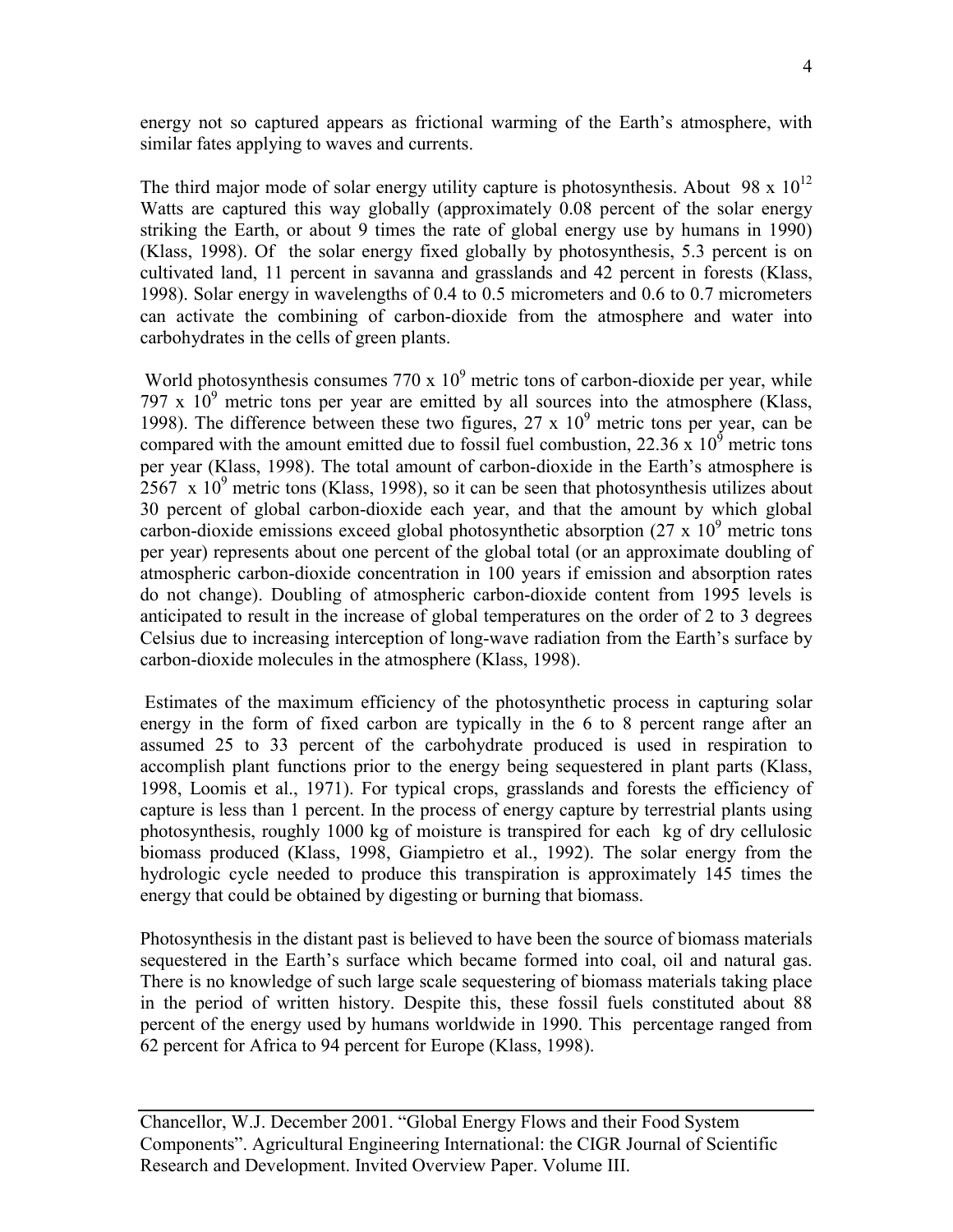Food and Human-Managed Photosynthetic Systems:

Plant materials produced by photosynthesis during the last few years constitute the only known source of today's fuel for human beings (food energy). Each person requires approximately 10 MJ (2400 kcal) per day of food energy (the United States food system provided, on the average, 1.45 times this amount as available food energy in 1963) (Hirst, 1973), or a global total of  $0.725 \times 10^{12}$  Watts, which is about 0.7 percent of global photosynthesis or 14 percent of the photosynthetic product captured by plants on cultivated land worldwide. Animal agriculture and wild game hunting gathered additional human fuel from savanna and grasslands so that the percentage of the photosynthetic product from cultivated lands appearing as human food was perhaps somewhat lower than the 14 percent figure. Savanna and grasslands capture twice as much photosynthetic product as do cultivated lands, but the conversion of the savanna and grassland photosynthetic product to human food is less direct and less efficient than is the conversion of the photosynthetic product from cultivated land.

Human–managed photosynthetic systems for capture of solar energy as fixed carbon are constrained by the facts that:

- 1. solar energy is received at very low intensity levels, thus requiring that significantly large surface areas be managed if amounts of photosynthetic material are to be collected which can provide food for the people involved in the management,
- 2. the plants or animals used for the capture are small in comparison with the surface areas managed, so a great deal of management detail must be handled,
- 3. the large amounts of water needed for transpiration and, their natural patterns of arrival limit both the zones and the seasons in which agriculture may be practiced, and also limit the amount of photosynthetic product that may be generated,
- 4. the actual rate at which mineral nutrients from the soil become available to support photosynthetic operations tends to limit the terrestrial production of grains to about 1000 dry kg per hectare per crop (Food and Agriculture Organization, 1972) (with approximately another 1000 kg per hectare of dry above-ground material and perhaps another 1000 kg of dry below-ground material – both of which are not digestible by humans),
- 5. the structuredness of human-managed agriculture makes the plants and animals so managed, easy targets for pests, diseases and competing plants and animals, thus making protection and control an economic necessity,
- 6. the plants and animals used in agriculture generally contain a great deal of nonfood material including water, husks, stalks, bones etc. requiring large amounts of material be handled and processed for each unit of food obtained,
- 7. many of the photosynthetic products appear as fruits or grains etc., all at one time each year and at certain specific locations, while food consumption needs are more or less constant throughout the year and at all locations where people are living, and
- 8. in many areas the cropping season is limited by periods of high or low temperatures as well as periods of excessive or deficient rainfall.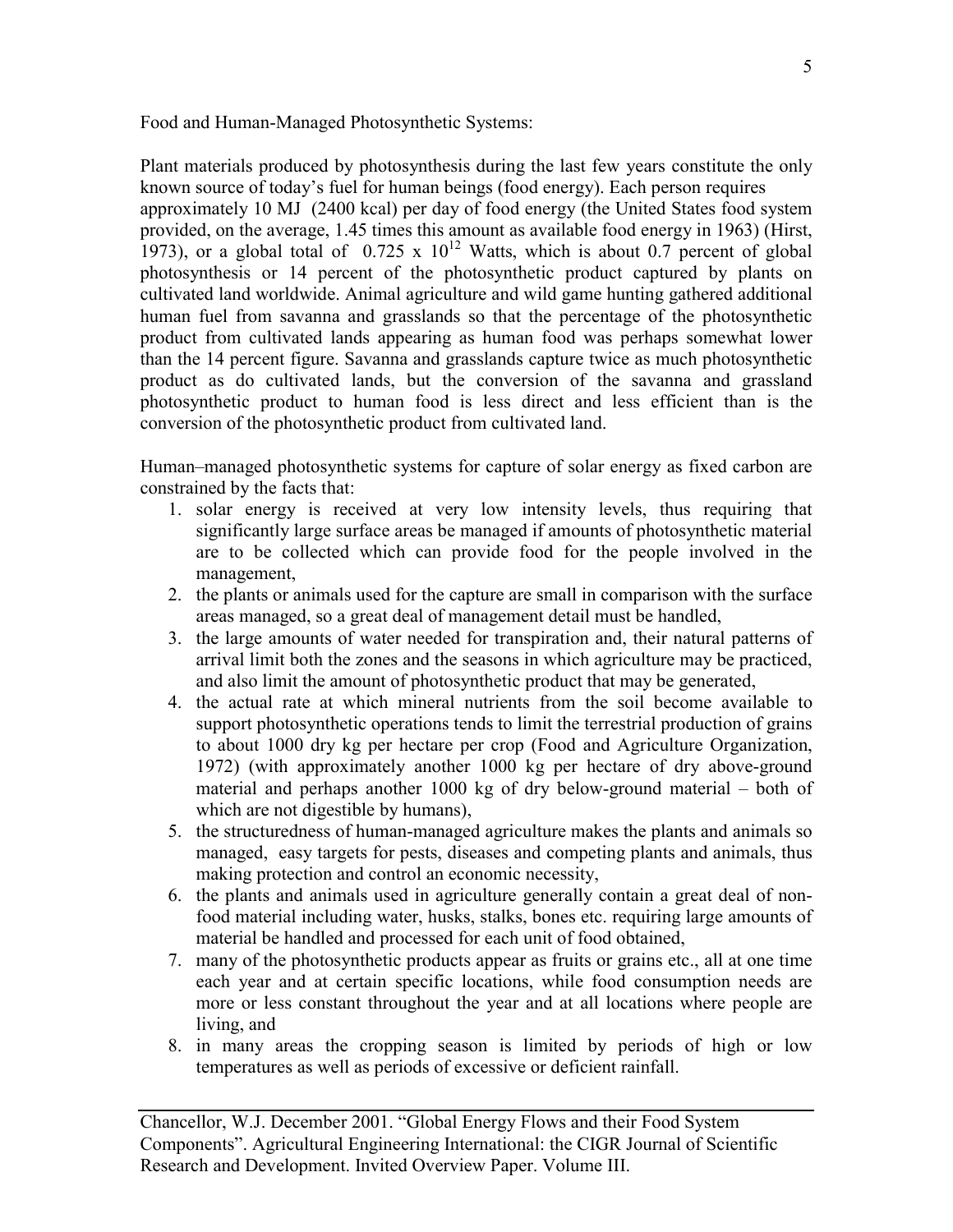Consequently, high levels of productivity depend on using the land a high proportion of the time. Supporting resources such as water and nutrients from nature, as well as humancontrolled operations for crop culture, harvest and conservation do not or can not flow to the production site in proper amounts and on proper schedules to obtain high photosynthetic productivity. By using special technologies which require fuel and electrical energy inputs drawn from outside the agricultural production site, these supporting resources may be made more adaptable or mobile so that they may flow on different schedules, at increased maximum rates and in increased total amounts – schedules, rates and amounts which may be better matched to the requirements of the photosynthetic process in a given climatic system (Chancellor, 1978).

World Population and World Food:

Traditional agriculture as practiced in India and China for the past several hundred years was essentially sustainable in nature. Food grain yields were typically on the order of 1000 kg per hectare, and approximately 70 percent of the productive capacity of the population was required for food production. All energy inputs came from the immediate area in which it was used, and fossil fuel use was a rarity.

Recently, decreases in death rates due to improved public health practices have resulted in major increases in the number of people to be fed from a fixed amount of land (Fig. 2). Crop varieties which can respond to the energy-using technologies described above have been developed and these varieties and practices put into place to avert global food shortages.



Figure 2. Relations among World birth rate, death rate and net population growth rate. Currently we are at the time for which the World birth rate is about 60 percent of the maximum value shown (from: Dorf, 2001).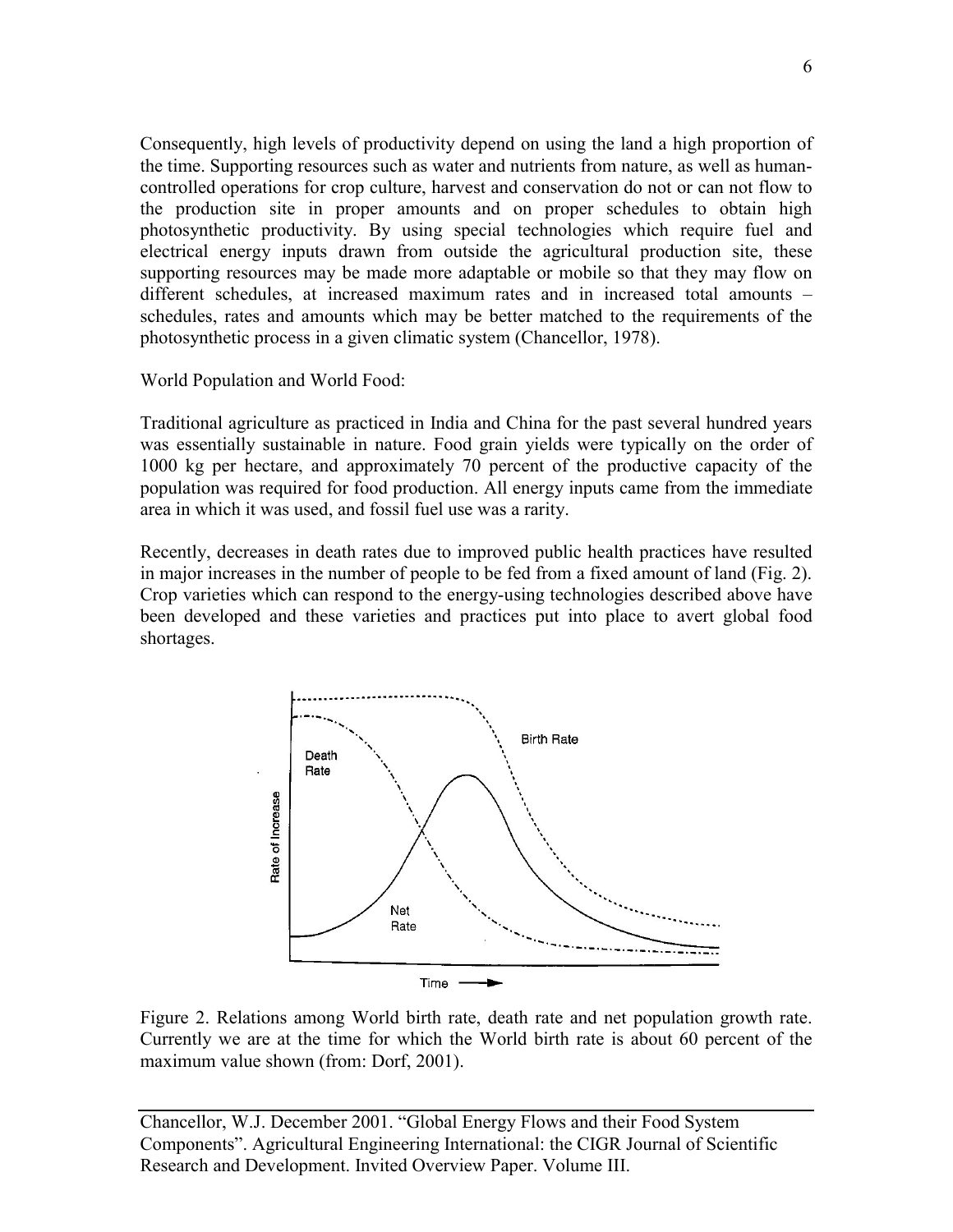Now, as long as energy supplies hold out, modern agricultural technologies can provide adequate world food. But, if the great majority of the energy supplies used are from nonrenewable, fossil fuel sources, the world food system is no longer sustainable.

In the United States the food system in 1963 provided 3490 kcal of food energy per person per day (nearly 1.5 times the typical food energy consumption rate for adults of 2400 kcal per person-day). In order to put this food energy on the dinner plate the United States food system required (in 1963) the consumption of 22,369 kcal per person-day of primary energy resources (mainly from fossil fuel sources) (Hirst, 1973). This amount is 6.41 times the food energy delivered by the system. By 1970 this ratio had increased to approximately 7.4 (Hirst, 1973). The results of an analysis of where this primary energy was used in the food provision process in 1963 (Hirst, 1973) are given below:

| <b>Primary Energy Use Item</b> | kcal/person-day | Watts/person | % of Total |
|--------------------------------|-----------------|--------------|------------|
| Used directly on the farm      | 1820            | 88           | 8.1        |
| Embodied in farm inputs        | 2185            | 106          | 9.8        |
| Used in food processing        | 7318            | 355          | 32.7       |
| Transportation to market       | 621             | 30           | 2.8        |
| Wholesale and retail trade     | 3590            | 174          | 16.0       |
| Used in the home for food      | 6835            | <u>331</u>   | 30.6       |
| Total                          | 22,369          | 1084         | 100.0      |
| Energy in the food supplied    | 3490            | 169          | 15.6       |

In the food systems of India and China in the 1800's essentially no fossil fuel resources were used. However, population numbers are now so great that we can not go back to the food systems of previous times without global catastrophe. We must look for other ways to provide adequate world food – ways that are sustainable.

The connection of fossil fuel resources to the institution of agriculture, as practiced on broadly distributed surfaces of the globe, has become possible only when agriculture, and the economies with which it is associated undergo "structural transformation" (Johnston and Kilby, 1975). In a structurally transformed economy each production unit specializes in the efficient production of a limited number of products using special-purpose tools, materials and knowledge. These products are then shared among all consumers at prices reflecting the economy of their production.

This means that in order to afford off-farm resources each farm must produce a surplus of products and sell them into the economy. In California agriculture this transformation has gone so far that approximately 90 percent of the farm-gate value of farm products consists of purchases from off-farm sectors of the economy. Among these purchases are not only fossil fuels for on-farm use, but also other products such as nitrogen fertilizers, which require large amounts of fossil fuel use for their manufacture. Furthermore, the farm-gate value of agricultural products constitutes only about 35 percent of the value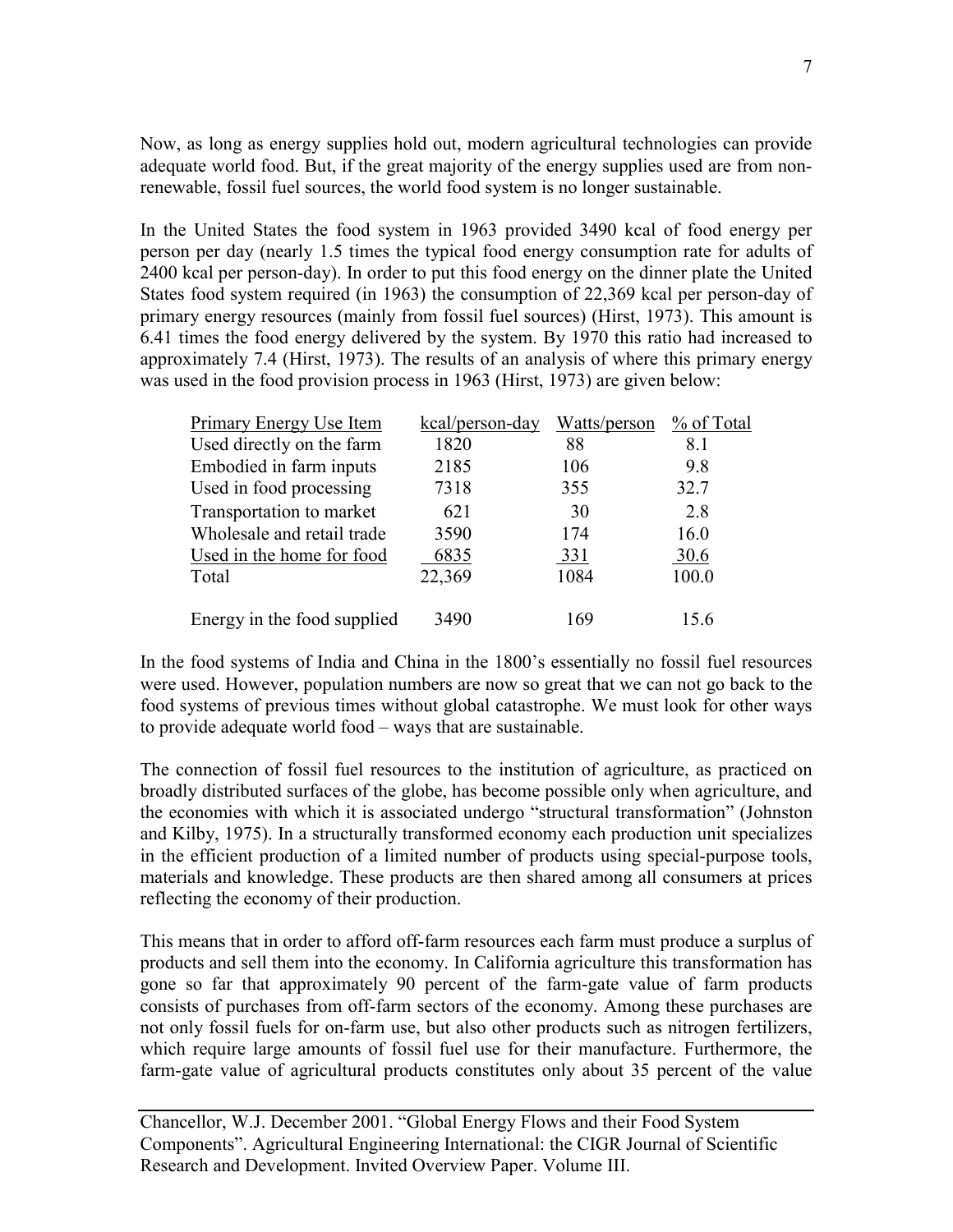that those items will have when purchased by the consumer – due mainly to costs associated with handling, transport, processing and storage inputs (many of which are energy intensive) by post-farm sectors of the food system.

Food System Sustainability:

In the United States we have a food system based on an agriculture which is highly productive per unit land area and per unit labor input, but one that is dependent on nonrenewable fossil fuel use, not only on the farm and for many purchased farming inputs, but also for the system that links farm outputs to their source of value on everyone's dinner plate.

One definition of a sustainable economy (Daly, 1996 as cited in Dorf, 2001) is one in which:

Rates of renewable resources do not exceed regeneration rates; rates of use of nonrenewable resources do not exceed rates of development of renewable substitutes; rates of pollution emissions do not exceed assimilative capacities of the environment.

Because we do not have under development renewable energy resources which can substitute for our rates of fossil fuel use, and because our atmosphere is unable to maintain annually stable levels of carbon-dioxide concentration, due in large part, to fossil fuel combustion, the sort of structurally transformed agriculture and food systems described above – agriculture and food systems which are now essential for supporting the current level of the Earth's population – do not qualify as being sustainable.

Some of the factors that make more difficult direct action to achieve sustainability of our food systems are:

- 1. world population is continuing to increase, though at a rate approximately half of its peak value in the mid-1960's,
- 2. the majority of world population growth is in countries with low per-capita productivity, where citizens aspire strongly for higher productivity levels,
- 3. there seems to be a strong correlation between per-capita productivity and percapita energy use (Fig. 3) with only minor variation from country to country in the ratio of these two parameters,
- 4. the lowest-price source of additional controllable energy is, in most locations, fossil fuel, and most fossil fuel supply organizations see it as their primary objective to continue to supply these fuels at a competitive price,
- 5. in structurally transformed economies each producer has control of their own process, but not of the processes of their input suppliers, thus individual energy conservation efforts seem to have little impact on overall system energy efficiency,
- 6. in structurally transformed economies one of the main suppliers to production operations are households which supply labor, and since the productivity percapita is reflected in per-capita consumption levels, the energy use to produce all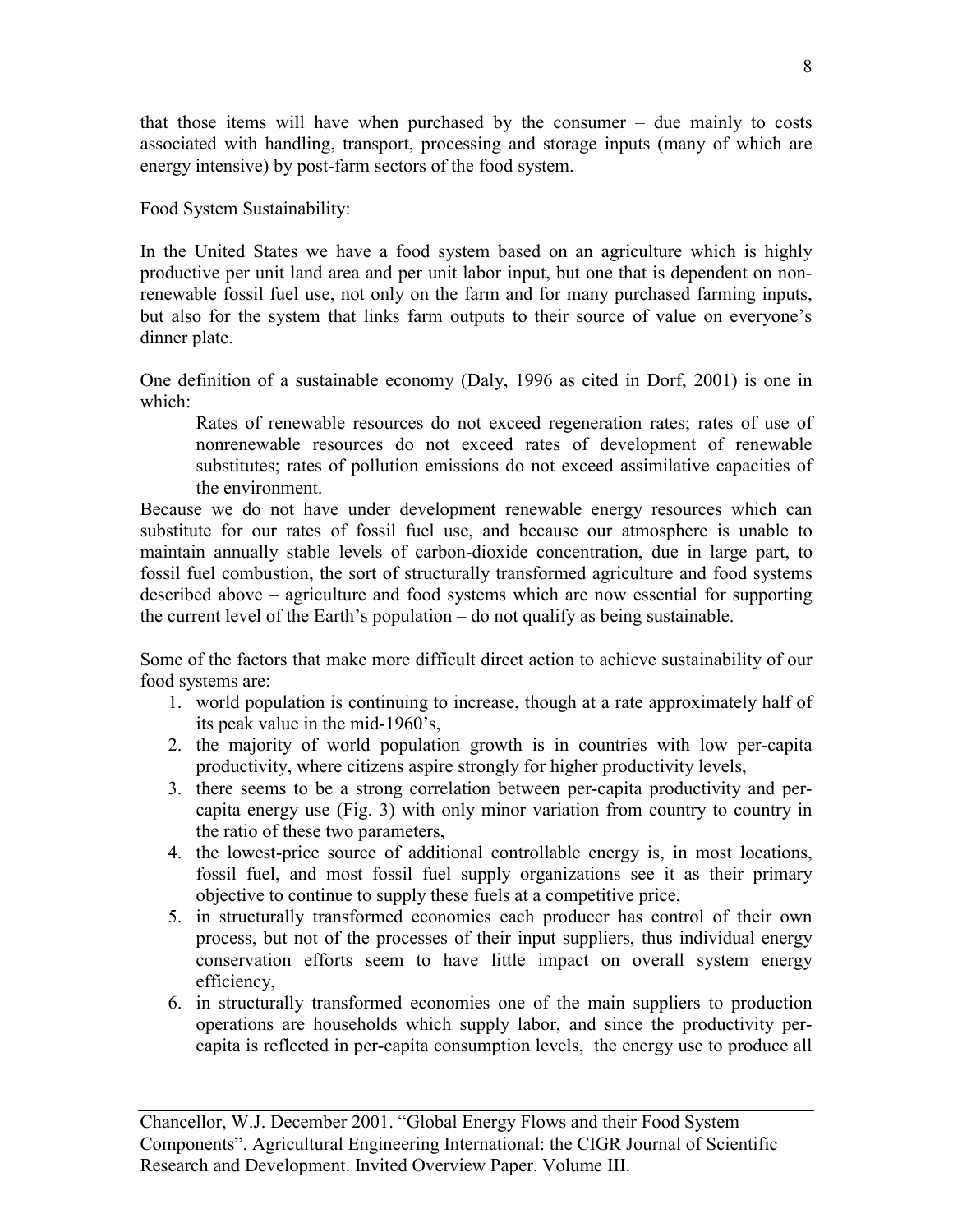products in an economy is inextricably linked to the consumptive patterns of households (Costanza, 1980),

7. currently, environmental pollution problems associated with fossil fuel use increase only slowly and are at critical levels in only a few places, thus most people tend to ignore them.



Figure 3. Correspondence between per capita energy use and per capita productivity for various nations in 1990 (note that both scales are logarithmic) (from: Klass, 1998).

Ideas on the Dynamics of Energy, Productivity and Sustainability:

There are a group of ideas on how to deal with these sustainability issues, which ideas involve continued and even accelerated development of energy-using technologies for increasing general productivity levels in currently low productivity societies. These seemingly counter-intuitive ideas are:

1. Energy use reduces the drudgery of most low-productivity jobs - jobs otherwise considered essential for food production in many societies - and allows individuals to work in higher-productivity roles (Denison, 1974).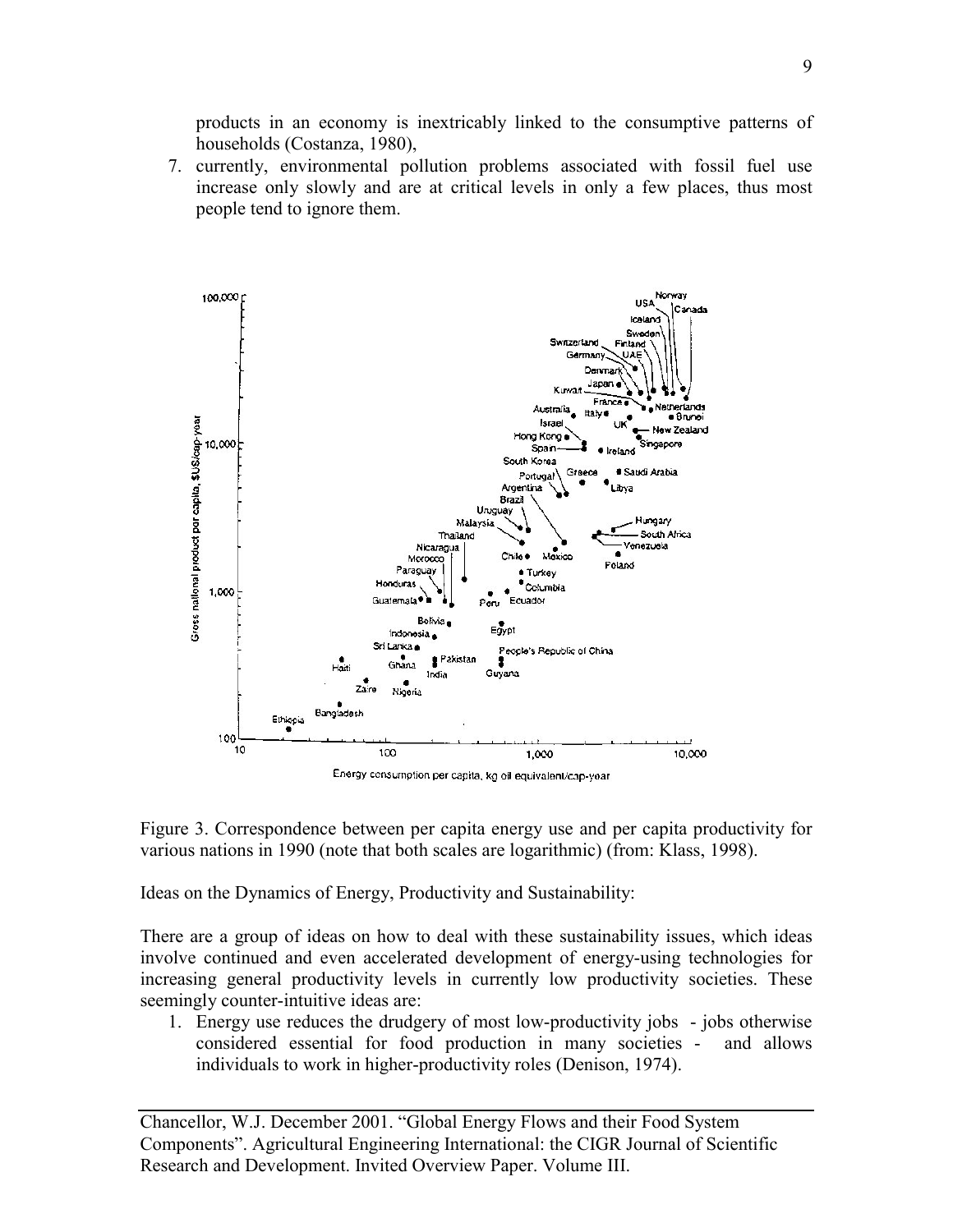- 2. Once per-capita economic productivity reaches a certain level, birth rates start to decline tending to mitigate future demands on energy resources (Meadows et al., 1972) (Fig. 4).
- 3. Several economists have theorized that: (a) low-consumption, low-productivity economies have low emissions of pollutants, (b) they also aspire to, and tend to progress to, higher productivity/consumption levels – levels involving more emissions – while they do not have the resources to devote to reducing emissions, and (c) only when these economies reach high productivity levels do they have adequate resources to be able to devote some to reducing emissions (Arrow et al., 1996, Ayers et al., 2001 as cited in Dorf, 2001) (Fig. 5). Others believe that this theory does not apply to all economies or to all types of emissions.



Figure 4. Relations between productivity and birth rate in 1970 (from: Chancellor and Goss, 1976, as derived from Meadows et al., 1972, by permission of Universe Books). The current World average birth rate is about 22 births per thousand people per year.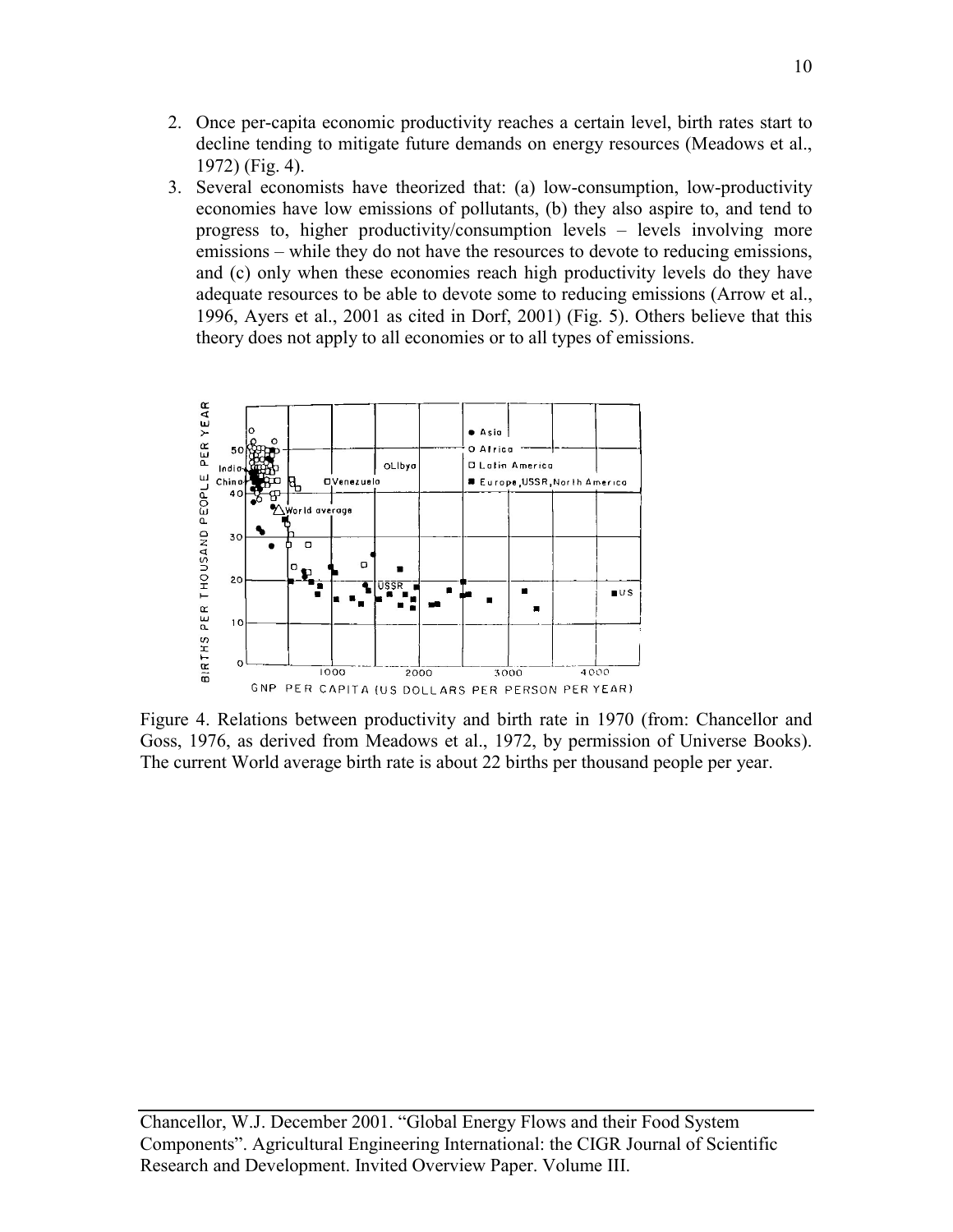

Figure 5. Hypothesized relationship "inverted U form" between productivity and pollution on a per capita basis for a given nation as time progresses and development takes place (see: Arrow et al., 1996 and Ayers et al., 2001).

The Goal of Reducing Dependence on Fossil Fuels:

In the face of the need to increase the use of technologies with distinct energy input requirements there remains reasons why efforts should be intensified to reduce fossil fuel dependence of our structurally transformed economies. These are the avoidance of the total depletion of the Earth's fossil fuel reserves and the associated economic disturbances, the saving of fossil fuel materials for critical use in special chemical applications and the slowing of atmospheric contamination with excessive amounts of carbon-dioxide with the associated global warming.

There are enabling factors which indicate not only that reduced dependence on fossil fuel use is possible, but also which approaches might be useful in achieving this end:

- 1. the amount of high-utility, high-structure solar energy that is delivered to the Earth's surface  $(121,000 \times 10^{12} \text{ Watts})$  far exceeds human energy use  $(11 \times 10^{12} \text{$ Watts),
- 2. the interception of (and maintenance of the structuredness of) this solar energy by natural or human-made systems does not violate any natural laws, will not upset any global temperature balances and can give humans control of this energy for their own purposes,
- 3. even the energy captured and saved by global photosynthesis (98 x  $10^{12}$  Watts) is 9 times the energy used globally by humans,
- 4. replacement of fossil fuel energy use with solar energy use can stop the recent trend toward increased carbon-dioxide levels in the atmosphere, and, can – through the increased global storage of photosynthetic product - reduce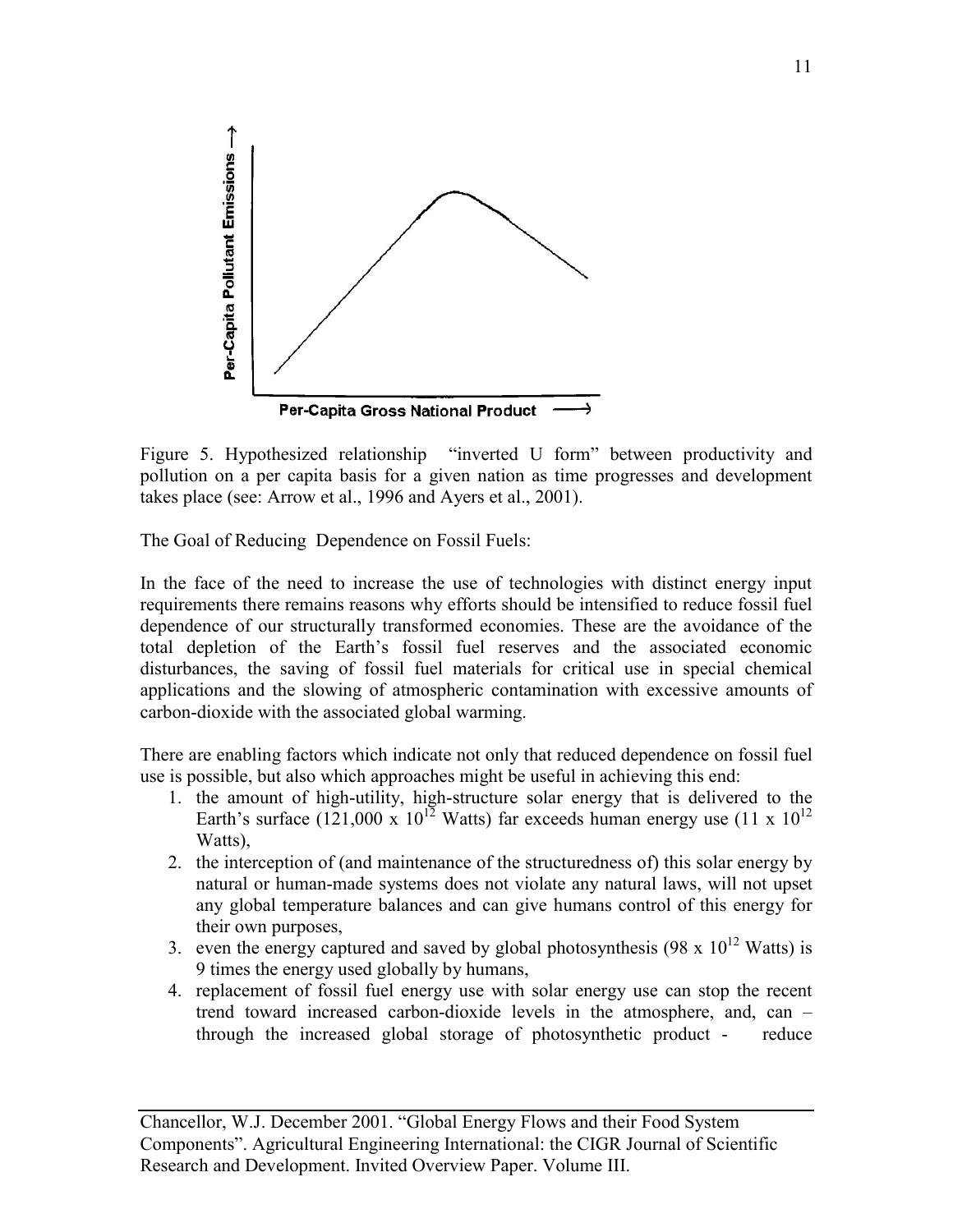atmospheric carbon-dioxide concentrations (IGBP Terrestrial Carbon Working Group, 1998, Kaiser, 2000),

- 5. many of the operational objectives for which energy use is employed can be obtained by using a combination of information and energy, so that the energy used is much more effective – this being abetted by the fact that technology for obtaining, handling and storage of information is growing rapidly in availability and dropping rapidly in cost (Chancellor, 1981),
- 6. among the reasons that fossil fuels seem to be the lowest cost source of easily controllable energy is that prices do not reflect decreases in "natural capital", which includes the costs associated with not having fossil fuel materials in the future when they may be critically needed, and costs associated with environmental degradation linked to emissions from fossil fuel use, and
- 7. the use of "emission credits" or "carbon credits" as included in the Kyoto Protocol offers an international, inter-industry basis for at least partial "natural capital" accounting to enter the fossil fuel system, which accounting may allow other types of energy sources to assume a more economically viable status (Dorf, 2001).

## Conclusion:

The high productivity levels to which so many people in the world aspire are linked, in the form of current developed-country procedures, to intensive use of fossil fuels. Such systems, including the production of food through human-managed photosynthesis, are, thus, not sustainable in their present form. However, the flux of high-utility energy from the Sun, and even the small fraction captured by global photosynthesis, are many times the rate of human use of commercial energy. There is need to focus future work on further development of solar-energy-utility-preserving processes and on the comprehensive accounting of the costs of – as well as the reduction of dependence on – fossil fuel energy use.

### References:

- Arrow, Kenneth, Bert Bolin, Robert Costanza, Partha Dasgupta, Carl Folke, C. S. Holling, Bengt-Owe Jansson, Simon Levin, Karl-Goran Maler, Charles Perrings, and David Pimentel, 1996. Economic growth, carrying capacity, and the environment. Ecological Applications. 6(1):13-15.
- Ayers, Robert U., 2001. Sustainability vs. unsustainability*. In*, Dorf, Richard C, 2001. Technology, humans and society: toward a sustainable world. Academic Press, San Diego, CA, 500 p.
- Chancellor, William J. and John R. Goss, 1976. Balancing energy and food production: 1975-2000 *In*, An American success story: increasing agricultural productivity.. more food.. more fiber.. today .. tomorrow. pp. 45-52. American Society of Agricultural Engineers, St. Joseph, Michigan.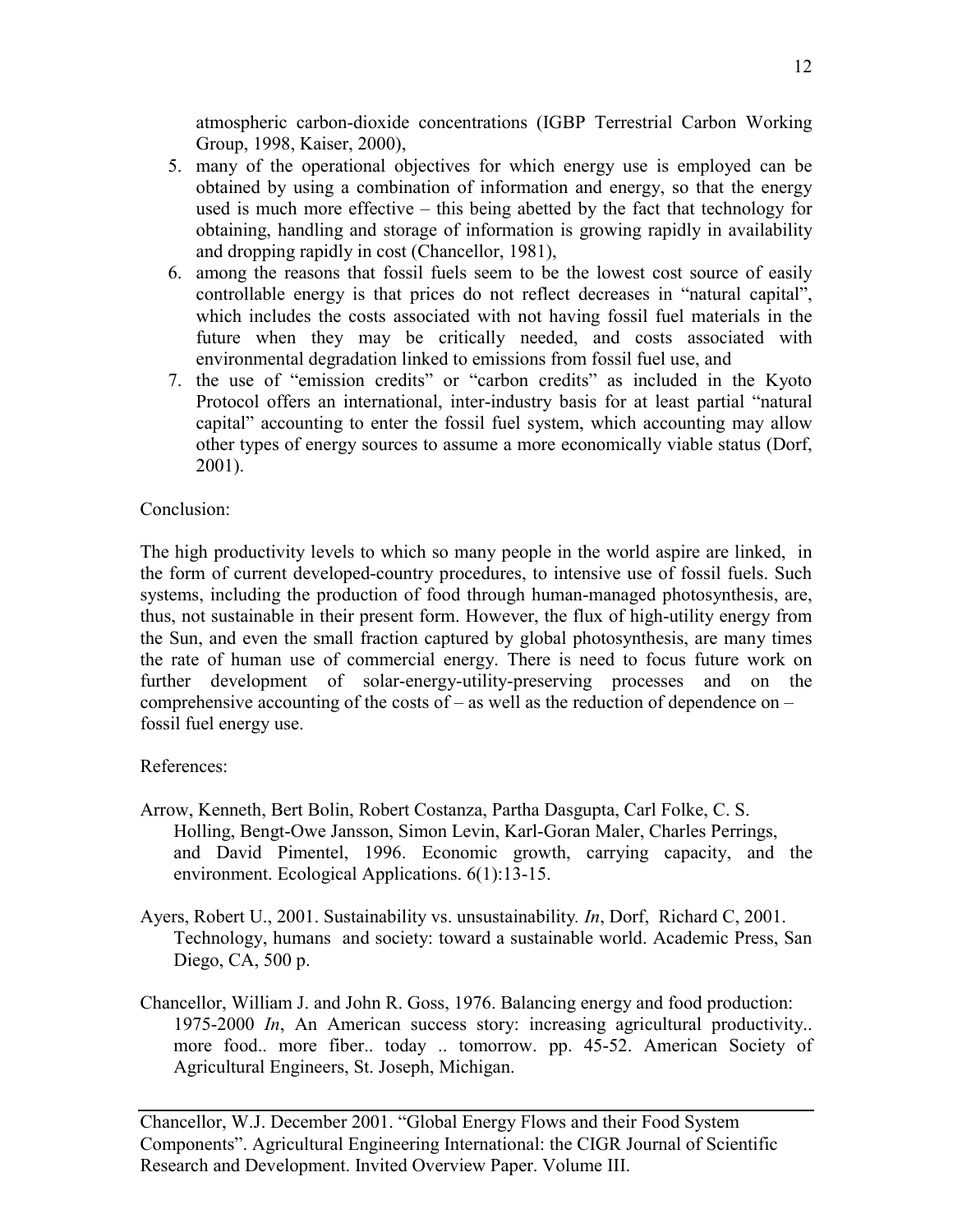- Chancellor, William J., 1978. The role of fuel and electrical energy in increasing production from traditionally based agriculture. Transactions of the ASAE 21(6):1060-1067.
- Chancellor, William J., 1981. Substituting information for energy in agriculture. Transactions of the ASAE 24(4):802-807, 813.
- Costanza, Robert, 1980. Embodied energy and economic valuation. Science, Vol. 210 (12 December 1980) 1219-1224.
- Daly, Herman, 1996. Beyond growth: the economics of sustainable development. Beacon Press, Boston. *Cited in*, Dorf, Richard C., 2001 Technology, humans and society: toward a sustainable world. Academic Press, San Diego, CA. 500 p.
- Denison, E. F., 1974. Accounting for United States growth. 1929-1969. Brookings Institution, Washington, D. C., 355 p..
- Dorf, Richard C., 2001. Technology, humans and society: toward a sustainable world. Academic Press, San Diego, CA. 500 p..
- Food and Agriculture Organization of the United Nations, 1974. Production Yearbook, Vol. 26, 1972. Basic Data Unit, Statistics Division, Rome, Italy, 496 p..
- Giampietro, Mario, Giovanni Cerretelli and David Pimentel, 1992. Energy analysis of Agricultural ecosystem management: human return and sustainability. Agriculture, Ecosystems and Environment. Vol. 38, p. 219-244. Elsevier Science Publishers, B.V., Amsterdam.
- Hirst, Eric, 1973. Energy use for food in the United States (ORNL-NSF-EP-57). Oak Ridge National Laboratory, Oak Ridge, TN. October. 43 p.
- IGBP Terrestrial Carbon Working Group, 1998. The terrestrial carbon cycle: implications for the Kyoto protocol. Science, Vol. 280, (29 May), p. 1393-1394.
- Johnston, Bruce F. and Peter Kilby, 1975. Agriculture and structural Transformation: Economic strategies in late developing countries. Oxford University Press, New York. 474 p..
- Kaiser, Jocelyn, 2000. Soaking up carbon in forests and fields. Science, Vol. 290 (3 November) p. 922.
- Klass, Donald L., 1998. Biomass for renewable energy, fuels and chemicals. Academic Press, San Diego, CA, 651 p..